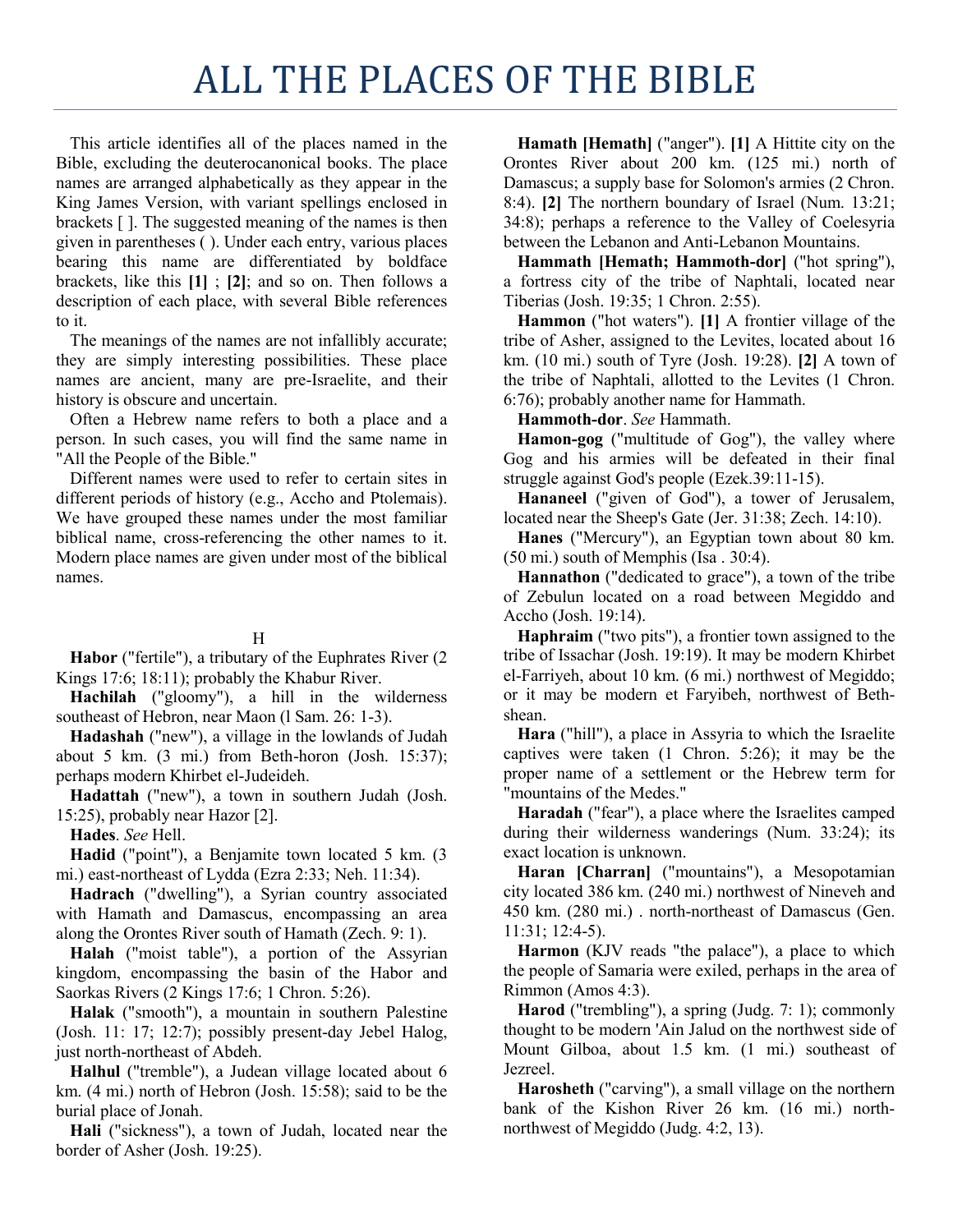

**Hamath**. The modern Syrian city of Hama stands on the site of biblical Hamath. The city marked the northern boundary that God assigned to the people of Israel (Num. 34:8; Josh. 13:5). In King David's time, the Aramean people of Hamath were friendly toward Israel (2 Sam. 8:9-10). The Orontes River flows through the city.

**Hashmonah** ("fruitfulness"), a place where the Israelites camped in the wilderness (Num. 33:29-30); possibly modern Wadi el-Hashim.

**Hauran** ("black land"), a district bordering the region of Gilead south of Damascus, noted for the fertility of its soil (Ezek. 47: 16, 18).

**Havilah** ("circle"), a region of central Arabia populated by the descendants of Cush (Gen. 10:7; 1 Sam. 15:7; cf. Gen. 25: 18). This term may have referred to the territory of the Arabian Desert for several hundred miles north of modern Al-Yamanah. *See also* "All the People of the Bible."

**Havoth-jair** ("tent villages of Jair"), an area in the northwest part of Bashan, containing several unwalled cities (Num. 32:41).

**Hazar Addar**. *See* Adar.

**Hazar-enan** ("village of fountains"), a small village on the northern border of Palestine (Num, 34:9; Ezek. 48: 1); probably modern Kiryatein.

**Hazar-gaddah** ("town of Gadah"), a village on the southern border of Judah southwest of Ras Zuiveira (Josh. 15:27); possibly modern Khirbet Ghazza.

**Hazar-hatticon** ("enclosure"), a village on the border of Havran (Ezek. 47: 16).

**Hazar-maveth** ("enclosure"), a very small district of Arabia in the southern portion of the Arabian Peninsula (Gen. 10:26).

**Hazar-shual** ("fox village"), a town in southern Judah apportioned to the tribe of Simeon (Josh. 15:28; 19:3). Perhaps it is modern el-Watan, located between Beersheba and Tell es-Saba.

**Hazar-susah [Hazar-susim]** ("captive mare[s]''), a small village in the extreme south of the territory of Simeon (Josh. 19:5; 1 Chron. 4:31); it may be modern Susiyeh, located 3 km, (2 mi.) east of Eshtemoa.

**Hazazon-tamar [Hazezon-tamar]** ("sandy surface of the palm tree"), said to be another name for En-gedi (Gen. 14:7; 2 Chron. 20:2); this name may in fact refer to modern Tamar, about 32 km. (20 mi.) south-southeast of the Dead Sea on the road to Elath.

**Hazeroth** ("enclosures "), a place where the Israelites camped in the wilderness (Num. 11:35); possibly modern Ain Hudra, about 58 km. (36 mi.) northnortheast of Mount Sinai.

**Hazor** ("enclosure"). **[1]** The capital of the Canaanite kingdom, later included in the territory of Naphtali in northern Palestine (Josh. 11:1, 10, 13); site of a major archaeological excavation. **[2]** A place in extreme southern Judah (Josh. 15:23); possibly modern el-Jebariyeh. **[3]** A village of the tribe of Benjamin, to which the Jewish exiles returned (Neh. 11:33); modern Khirbet Hazzur, 6 km. (4 mi.) north-northwest of Jerusalem. **[4]** A region of the Arabian Desert east of Palestine (Jer. 49:28, 30, 33).

**Hebron** ("friendship"). **[1]** A city in the hills of Judah, 32 km. (20 mi.) south of Jerusalem (Gen. 13: 18; Num. 13:22). **[2]** A town of the tribe of Asher, more frequently called Abdon (Josh. 19:28). *See also* "All the People of the Bible."

## **Hebron and History**

The city of Hebron is first mentioned in the Bible when Abram separated his camp from Lot's and settled at Hebron (Gen. 13:18). Years later, Abraham bough t the cave at Machpelah in Hebron to bury Sarah. The burial place later served for Abraham , Isaac and Rebecca , and Jacob and Leah (Gen. 49:29-33 ).

When the Hebrews returned from Egyptian bondage to inhabit the Promised Land, they feared the size of the inhabitants; so they only gradually captured Canaan from the clans of Anak, or made alliances with them (Num. 13:14). After Hebron's king joined with other kings to attack a Hebrew ally, Gibeon, the Hebrews attacked and captured Hebron and other cities (Josh. 10). The Bible gives credit for the capture of Hebron to three people or groups of people: Caleb (Josh. 15:13-15), the tribes of Judah (Judg. 1 :8-10), and Joshua (Josh. 10:36-37). After the capture, Hebron was turned over to Caleb, as God had promised earlier (Num. 14).

Generations later, the inhabitants of Hebron assisted David and his army as he pursued the Philistines. Victorious, David shared "the spoil of the enemies of the Lord (1 Sam. 30-31) with the people of Hebron and other cities. As David grew in power, the men of Judah gathered at Hebron and anointed him their king. David ruled the southern kingdom from Hebron for seven and a half years. . After David united the two kingdoms (with the seat of government at Jerusalem), Hebron is mentioned only briefly in the Bible. David 's son Absalom launched an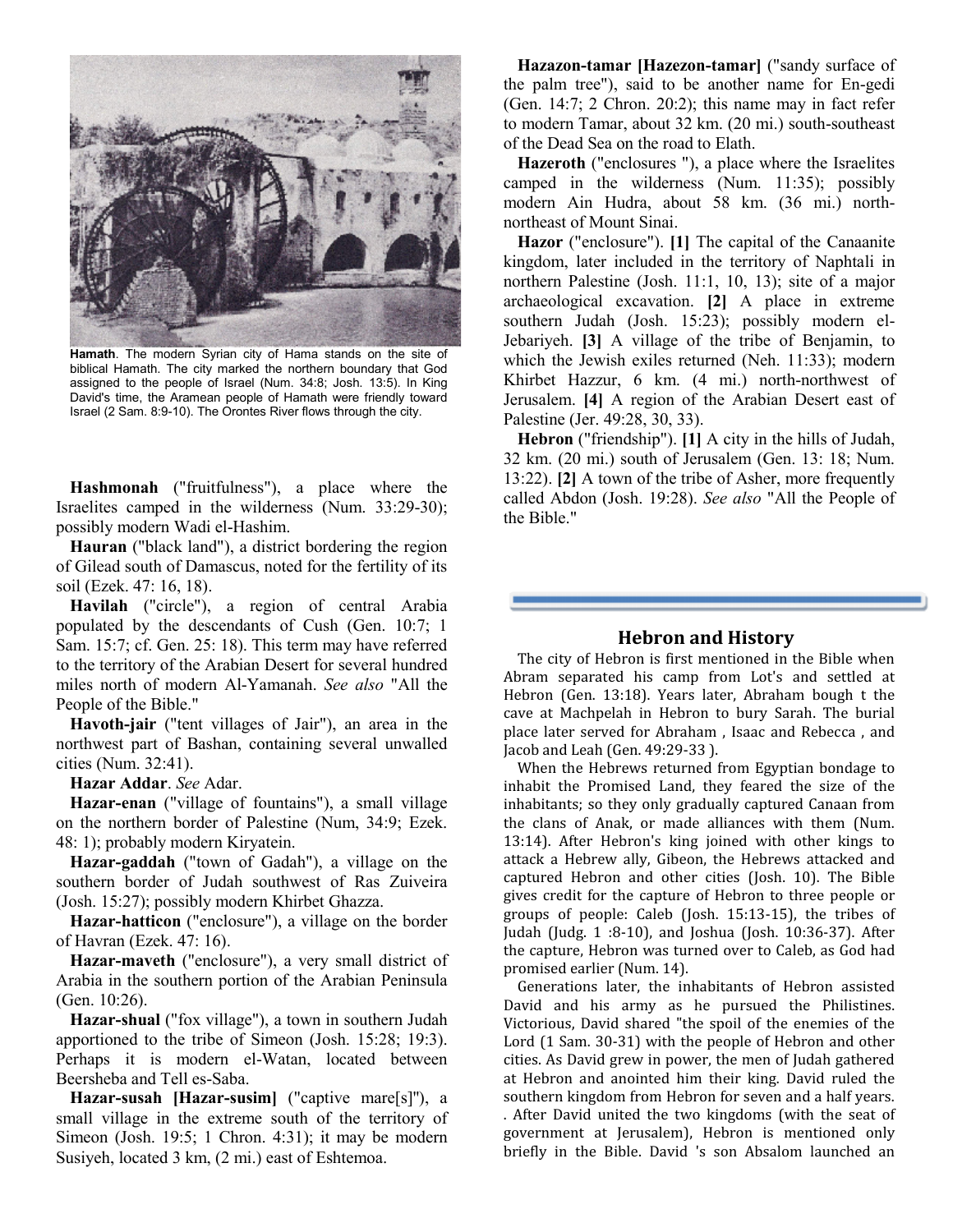unsuccessful revolt against him from Hebron (2 Sam. 15:7- 10). Later Rehoboam strengthened the city's fortifications so that Hebron could protect Jerusalem, which lay about nineteen miles to the north (2 Chron . 11:5,10).

Hebron was designated a city of the Levites. The descendants of Levi (i.e., the priests) were given these cities and surrounding pastures as places to live (cf. Josh. 21 :1-12). Hebron was also named a city of refuge. If a person unintentionally killed someone, he could flee to one of the six cities of refuge, where he would be protected until he stood trial (Num. 35:9-15).

Modern Hebron has a population of about 40,000 and is located on an important road junction in the highland area of western Jordan . The stone-built town has small, winding streets, and active marketplaces, which sell the wares of local craftsmen, such as glassblowers. Dr. Philip C. Hammond of the University of Utah, who has excavated many artifacts at Hebron, considers the city the oldest continuously occupied unwalled city in the world.

**Helbah** ("fertile"), a town of the tribe of Asher on the Phoenician plain northeast of Tyre (Judg. 1:31); probably the same as Ahlah.

**Helbon** ("fat"), a village of Syria near Damascus, known for its wines (Ezek. 27: 18); probably modern Khalbun, 21 km. (13 mi.) north-northwest of Damascus.

**Heleph** ("passing over"), a town marking the boundary of the tribe of Naphtali, just northeast of Mount Tabor (Josh. 19:33).

**Helkath** ("part"), a town marking the boundary of the tribe of Asher (Josh. 19:25); probably modern Tell el-Harboj.

**Helkath-hazzurim** ("field of rock"), an area of smooth ground near the pool of Gibeon (2 Sam. 2: 16).



**Hazor**. Joshua defeated King Jabin of Hazor during the conquest of Canaan (Josh . 11 :1-13; 12:19). King Solomon later fortified the city, but the Assyrians destroyed it in the eighth century B.C. and carried away its people (1 Kings 9:15; 2 Kings 15:29). From 1955 to 1958, Israeli archaeologists led by Yigael Yadin excavate d the ruins of Hazor, just northwest of the Sea of Galilee .

**Hell [Hades; Sheol]** ("conceal"), the place of woe for the departed. "Hades" is the New Testament name for" Sheol, "which was conceived as a place beneath the surface of the earth where the souls of all dead resided (Psa. 16:10; Matt. 11:23; Acts 2:27). The KJV also has *hell* as its translation of *Gehenna*, a valley outside Jerusalem that Jesus used as a symbol of woe for lost souls. For believers, He said that Hades would be a paradise (Luke 23:43); for the godless, it would be "Gehenna" (cf. Luke 16:22-23).

**Hemath**. *See* Hammath.

**Hena**(troubling"), a city about 32 km. (20 mi.) from Babylon (2 Kings 19: 13; Isa. 37: 13); probably the same as modern Anah on the Euphrates River.

**Hepher** ("pit"), a town west of the Jordan River (Josh. 12: 17); probably modern Tell Ibshar on the plain of Sharon. *See also* "All the People of the Bible."

**Heres** ("sun"). **[l].**A mountain in the district of Aijalon (Judg. 1:35). **[2]** An Egyptian city that the KJV calls "the city of destruction" (Isa. 19: 18).

**Hermon** ("devoted to destruction"), the highest mountain of the Anti-Lebanon range, marking the northeast boundary of Palestine (Deut. 3:8; Josh. 11:17; 1 Chron. 5:23).

**Heshbon** ("stronghold"), the Amorite capital on the boundary between Reuben and Gad, standing between the Arnon and Jabbok Rivers (Num. 21:26; Josh. 13:17).

**Heshmon** ("rich soil"), a place in the far southern region of Judah (Josh. 15:27); possibly same as Azmon.

**Hethlon** ("fearful dwelling"), a mountain pass at the northern border of Palestine, connecting the Mediterranean coast with the Plain of Hamath (Ezek. 47: 15; 48: 1).

**Hiddekel** ("sound"), an archaic name for the Tigris River (Gen. 2: 14; Dan. 10:4). It is narrower than the Euphrates, but carries more water. It joins the Euphrates 100 miles from the Persian Gulf at Al Qurna.

**Hierapolis** ("holy city"), a city of the province of Phrygia in Asia Minor, at the confluence of the Lycas and Meander Rivers (Col. 4:13).

**Hilen [Holon]** ("grief'), a city of the tribe of Judah, allotted to the Levites (Josh. 15:51; 1 Chron. 6:58).

**Hinnom** ("their riches"), a narrow valley southwest of Jerusalem (Josh. 15:8; 18: 16; 2 Chron. 28:3).

**Hobah** ("love"), the town north of Damascus that was the farthest point to which Abraham pursued the defeated eastern kings (Gen. 14: 15).

**Holon** ("grief'). **[1]** A Moabite town (Jer. 48:21); possibly modern Horon. **[2]***See* Hilen.

**Hor** ("hill"). **[1]** A mountain on the boundary of Edom (Num. 20:22; 33:37); tradition identifies it as modern Jebel Harun, but Jebel Madeirch is more likely the location. **[2]** A mountain between the Mediterranean Sea and the entrance of Hamath [2], possibly in the Lebanon range (Num. 34:7-8).